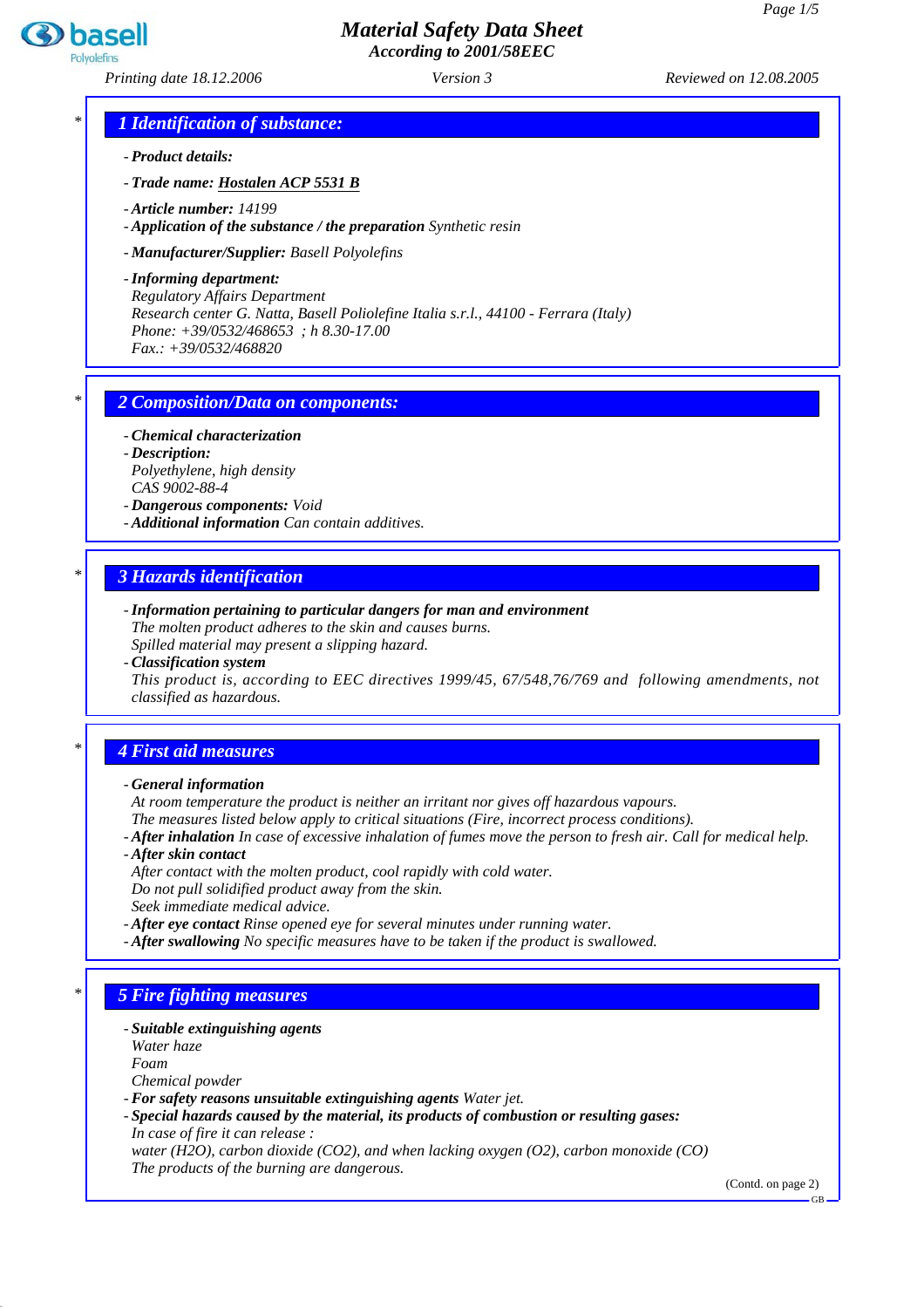## *Material Safety Data Sheet According to 2001/58EEC*

*Printing date 18.12.2006 Reviewed on 12.08.2005 Version 3*

*Trade name: Hostalen ACP 5531 B*

- *Protective equipment:*
- *Use a mask with universal filter.*
- *Use self-contained breathing apparatus within confined rooms.*

*- Additional information Heat value: 12,2 kWh/kg*

#### *\* 6 Accidental release measures*

*- Person-related safety precautions: Particular danger of slipping on leaked/spilled product. See point 8*

- *Measures for environmental protection: No special measures required. See points 12 and 13.*
- *Measures for cleaning/collecting: Recycle product or dispose properly. See point 13*

## *\* 7 Handling and storage*

#### *- Handling*

## *- Information for safe handling:*

*No special requirements necessary, if handled at room temperature. Avoid spilling the product, as this might cause falls.*

*When bringing the material to processing temperatures gases might develop, forming:*

*ethylene and alkenes of higher molecular weight.*

*traces of formaldehyde and acrylaldehyde*

*traces of acids (Formic acid, acetic acid)*

*Provide appropriate ventilation for such processing conditions.*

*Take precautionary measures against explosion risks, as all types of polymers may develop dust during transporting or grinding of granules.*

#### *- Storage*

#### *- Requirements to be met by storerooms and containers:*

*Take precautionary measures to prevent the formation of static electricity.*



Do not smoke.

*Ground equipment electrically.*

*Open flames prohibited.*

- *Information about storage in one common storage facility: Not required.*
- *Further information about storage conditions: Protect from heat and direct sunlight.*
- *Store under dry conditions.*
- *Do not stack up the octabins.*

*- Specific applications For safe stacking follow the storage reccomendations specific for this product*

#### *\* 8 Exposure controls and personal protection*

*- Additional information about design of technical systems: No further data; see item 7.*

*- Components with limit values that require monitoring at the workplace: Not required.*

*- Additional exposure limit values for possible processing dangers:*

*107-02-8 acrylaldehyde*

*WEL () Short-term value: 0.7 mg/m³, 0.3 ppm Long-term value: 0.23 mg/m³, 0.1 ppm*

(Contd. on page 3)



(Contd. of page 1)

GB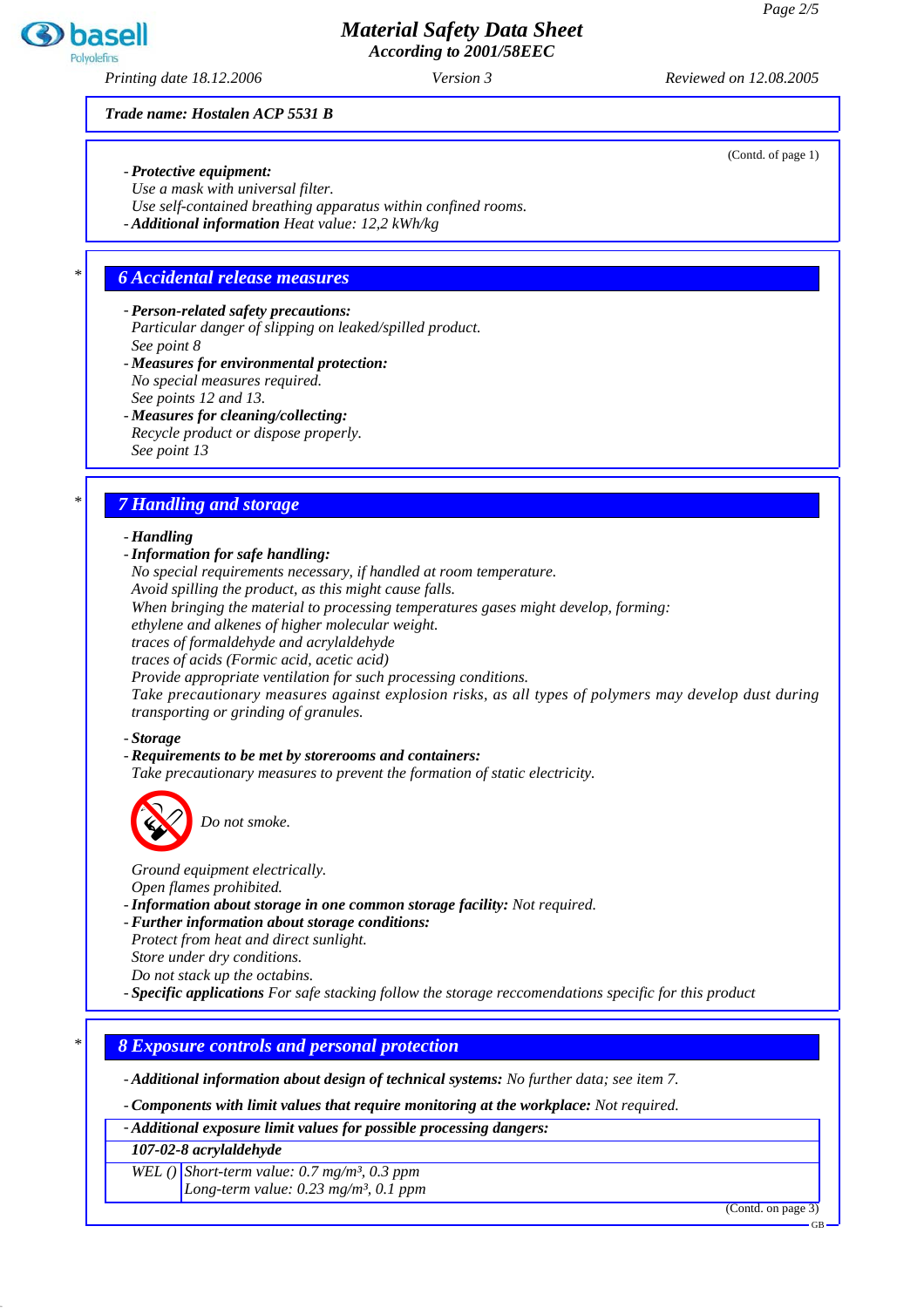

*According to 2001/58EEC*

*Printing date 18.12.2006 Reviewed on 12.08.2005 Version 3*

**3** basell Polyolefin

*Trade name: Hostalen ACP 5531 B*

| 50-00-0 formaldehyde                                          |                                                                                                                   |
|---------------------------------------------------------------|-------------------------------------------------------------------------------------------------------------------|
| WEL( $\int$ ) Short-term value: 2.5 mg/m <sup>3</sup> , 2 ppm |                                                                                                                   |
|                                                               | Long-term value: $2.5 \text{ mg/m}^3$ , 2 ppm                                                                     |
| 64-18-6 formic acid                                           |                                                                                                                   |
| WEL () Long-term value: 9.6 mg/m <sup>3</sup> , 5 ppm         |                                                                                                                   |
| - Additional information: Void                                |                                                                                                                   |
| - Personal protective equipment                               |                                                                                                                   |
|                                                               | - General protective and hygienic measures Do not eat, drink or smoke while working.                              |
|                                                               | - Breathing equipment: Use breathing protection in case of insufficient ventilation.                              |
| - Protection of hands: Heat resistant gloves                  |                                                                                                                   |
| - Material of gloves                                          |                                                                                                                   |
|                                                               | The selection of the suitable gloves does not only depend on the material, but also on further marks of quality   |
|                                                               | and varies from manufacturer to manufacturer.                                                                     |
| - Penetration time of glove material                          |                                                                                                                   |
|                                                               |                                                                                                                   |
|                                                               |                                                                                                                   |
|                                                               |                                                                                                                   |
| observed.                                                     |                                                                                                                   |
| - Eye protection: Not required.                               |                                                                                                                   |
|                                                               |                                                                                                                   |
|                                                               |                                                                                                                   |
| 9 Physical and chemical properties:                           | The exact break trough time has to be found out by the manufacturer of the protective gloves and has to be        |
| - General Information                                         |                                                                                                                   |
| Form:                                                         | Pellets                                                                                                           |
| Colour:                                                       | <b>Neutral</b>                                                                                                    |
|                                                               |                                                                                                                   |
| Odour:                                                        | various colours<br>Nearly odourless                                                                               |
|                                                               |                                                                                                                   |
| - Change in condition                                         |                                                                                                                   |
| Melting point/Melting range: $50-140^{\circ}$ C               |                                                                                                                   |
| - Flash point:                                                | <b>Boiling point/Boiling range:</b> Not applicable<br>Not applicable (see attachment to guideline 92/69/EEC, A.9) |

| - Ignition temperature:                      | $>360^{\circ}C$                                    |
|----------------------------------------------|----------------------------------------------------|
| - Danger of explosion:                       | Product is not explosive.<br>See point(s) $7$ .    |
| - Density at $20^{\circ}C$                   | 0.9-0.97 $g/cm3$                                   |
| - Solubility in / Miscibility with<br>Water: | <i>Insoluble</i>                                   |
| - Additional information                     | Soluble in boiling, aromatic chlorinated solvents. |

## *\* 10 Stability and reactivity*

*- Thermal decomposition / conditions to be avoided:*

*The product is stable when handled and stored under normal conditions. Decomposes over 360 °C.*

*- Dangerous reactions No dangerous reactions known*

*- Dangerous products of decomposition: No hazardous decomposition products known at room temperature.*

## *\* 11 Toxicological information*

*- Acute toxicity:*

*- Primary irritant effect:*

*- on the skin: No irritant effect.*

(Contd. on page 4)

GB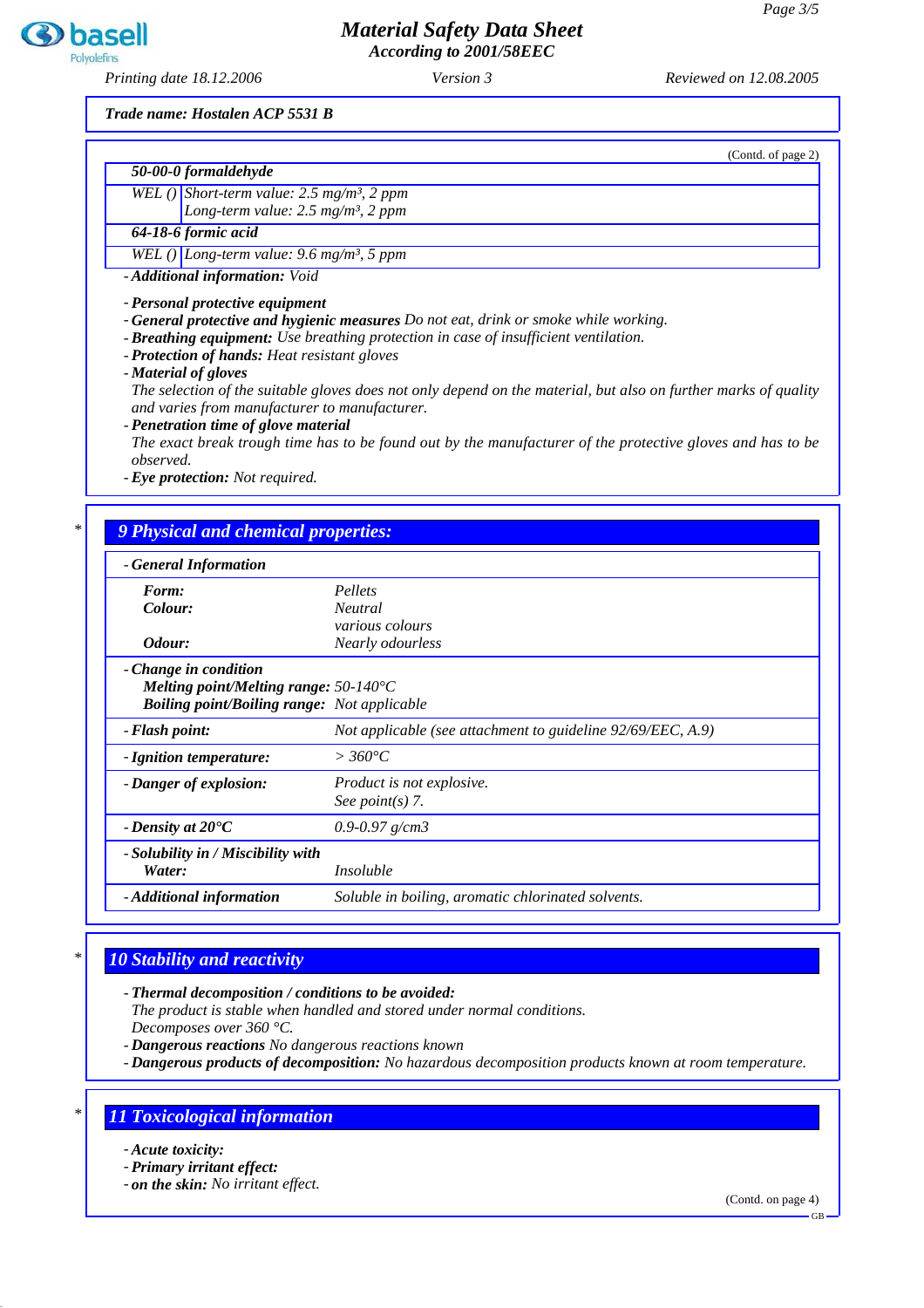## *Material Safety Data Sheet According to 2001/58EEC*

*Printing date 18.12.2006 Reviewed on 12.08.2005 Version 3*

*Trade name: Hostalen ACP 5531 B*

- *on the eye: No irritant effect.*
- *Sensitization: No sensitizing effect known.*
- *Additional toxicological information:*

*When used and handled according to specifications, the product does not have any harmful effects according to our experience and the information provided to us.*

## *12 Ecological information:*

- *Information about elimination (persistence and degradability):*
- *Other information: The product is not biodegradable.*
- *Behaviour in environmental systems:*
- *Mobility and bioaccumulation potential:*
- *Floats on water.*
- *There is no bioaccumulation.*
- *General notes:*

*The product is not toxic, small particles can have physical effects on water and soil organisms.*

## *\* 13 Disposal considerations*

#### *- Product:*

- *Recommendation*
- *Reuse or recycle if possible.*
- *Disposal through controlled incineration or authorised waste dump.*
- *European waste catalogue 070213*
- *Uncleaned packagings:*
- *Recommendation: Disposal must be done according to official regulations.*

#### *14 Transport information*

*- Transport/Additional information:*

*According to national and international guidelines, which regulate the road-, rail-, air- and seatransport,this product is classified as not dangerous.*

#### *\* 15 Regulatory information*

*- Designation according to EC guidelines: Not classified*

#### *\* 16 Other information:*

*The information supplied has been based upon the current level of information available, for the purpose of specifying the requirements regarding environment, health and safety in conjunction with the product. They are not to be interpreted as a warranty for specific product characteristics. Basell takes no responsibility for inappropriate use, processing and handling by purchasers and users of the product.*

- *Department issuing data specification sheet: Regulatory Affairs Department*
- *Research Center G. Natta, Basell Poliolefine Italia s.p.a.- 44100 Ferrara (Italy)*
- *Contact: Dr.Patrizia Busi*
- *Bibliography:*
- *Directive EEC 67/548 and following adaptions*
- *Directive 1999/45/EC,as amended*
- *Directive 76/769/EEC and following amendments*
- *Directive 2001/58/EC*
- *RTECS (Registry of toxic effects of chemical substances 1985-1986 edition)*

(Contd. on page 5)



(Contd. of page 3)

GB